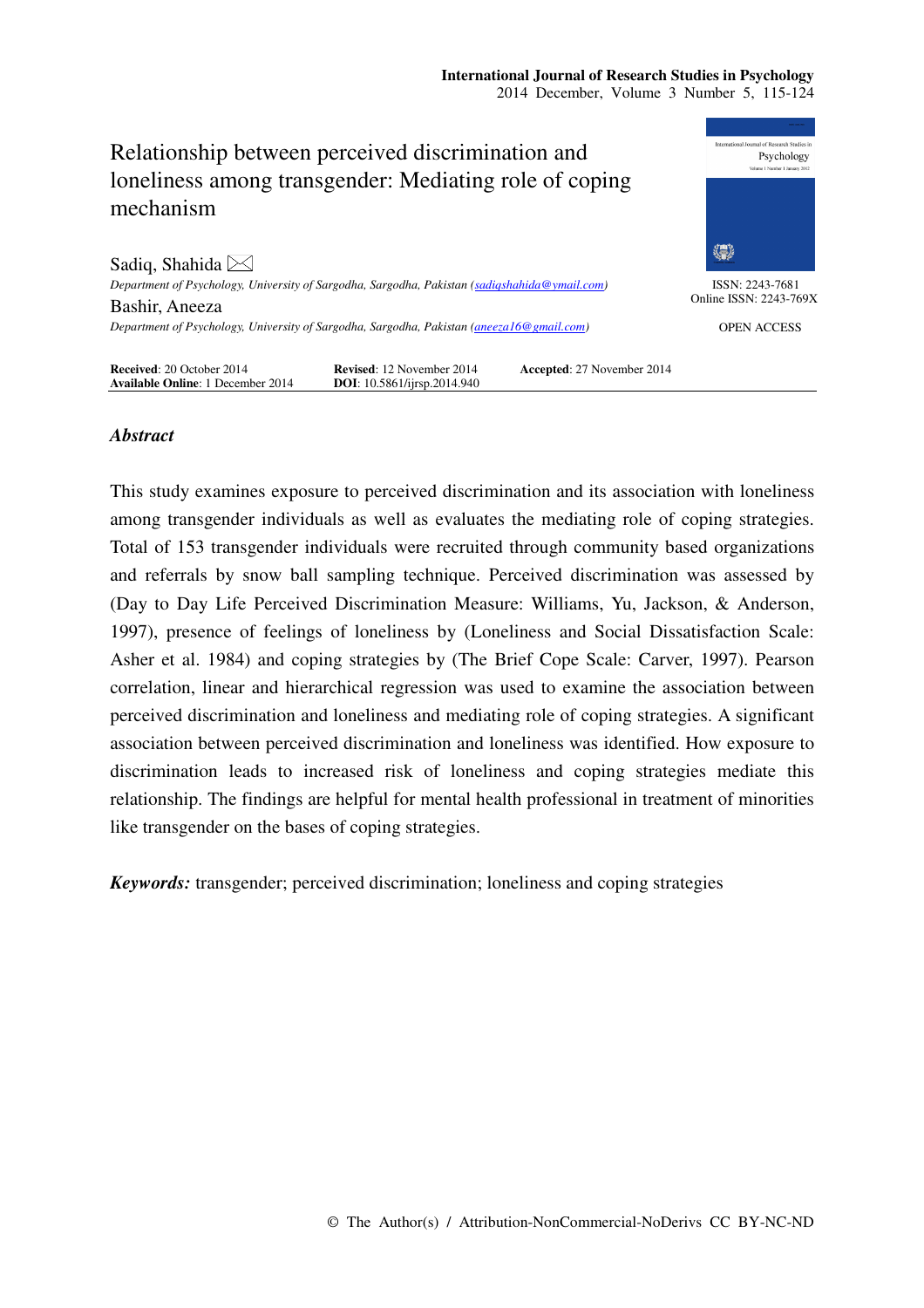# **Relationship between perceived discrimination and loneliness among transgender: Mediating role of coping mechanism**

### **1. Introduction**

The present study is proposed to find out relationship between perception of discrimination and loneliness among transgender and role of coping strategies. Transgender group most commonly encounters a wide variety of discriminatory attitude difficulties in meeting their basic needs or in having their gender identity respected. This discriminatory attitude towards transgender group is so invasive and destructive for their mental health.

Discrimination against an individual because of a perception that he or she has a protected characteristic when he or she does not, in fact, have that confined characteristic (Goto, Gee, & Takeuchi, 2002). Perceptive discrimination is to claims of direct discrimination (Finch, Kolody, & Vega, 2000). Discrimination refer to different components of group opposition when studying inter-group relations, that is, studying attitudes and behaviors exhibited by members of one group (the in-group) towards members of another group (the out-group) (Taylor, Peplau, & Sears, 2000). Discrimination is defined as the behavioral component of group opposition when studying inter-group relations (Lee, Noh, Yoo, & Sim-Doh, 2007). Perceived discrimination leads to feeling of loneliness and loneliness is a generally distasteful affecting reaction to separation or be deficient in of friendship. Typically Loneliness based on anxious way of thinking about a lack of companionship with other individual and it can be extended from present to future. Loneliness didn't mean numbers of people around person are lees it depend on quality of relationship with others. Loneliness is caused by variety of factors such as emotional, social and psychological factors (Peplau & Perlman, 1982). John and William (2008) describes loneliness in term of social pain an emotional means to aware an person of segregation and encourage him/her to try to find social associations.

Research on loneliness indicated that discrimination in society caused loneliness and exclusion from society, and due to this discrimination and loneliness mental health declines (Thoits, 1982). Research findings suggest that loneliness is caused by social stressor and perception of discrimination (Hawkley, Hughes, Waite, Masi, Thisted, & Cacioppo, 2008). People who are discriminated at work place, discrimination work as stressor that leads them to loneliness (Forman, 2003). Exposure of discrimination in everyday life causes feeling of loneliness (Feagin & McKinney 2003). Clark, Anderson, Clark, and Williams (1999) researches findings indicate that every day discrimination linked with three indicator of mental health as discrimination work as stressor, persistent and negative effect on mental health and finally leads to loneliness (Williams & Mohammed 2009). A longitudinal study suggested that there is a causal relationship between perception of discrimination and mental health (Brown, Williams, Jackson, Neighbors, Torres, Sellers, & Brown, 2000; Pavalko, Mossakowski, and Hamilton 2003). This research examines the link between perceived discrimination and loneliness (Schultz, Gravlee, Williams, Israel, Mentz, & Rowe, 2006). Study examined discrimination has significant positive relationship with to poor adjustment like loneliness (Juang & Alvarez, 2010).

Coping styles refers to most common most recurrent, and longer term style of coping that an individual tend to use across a variety of situations (Schou, Ekeberg, & Ruland, 2004). Coping mechanism is described as strategies or efforts used to manage, minimize, and learn to deal with harmful situations that cause worries or alleviate or stand for psychosomatic health problems (Folkman & Lazarus, 1980). Coping is an adoptive function which effort to minimize problems with self and with social relations and deal with conflicts (Weiten & Lloyd, 2008).

Liang, Alvarez, Juang, and Liang, (2007) found that coping work as mediator between perception of discrimination and mental health is also positively related with stress. Alvarez and Juang (2010) study demonstrated that coping strategies mediate between the relationships of discrimination decline of mental health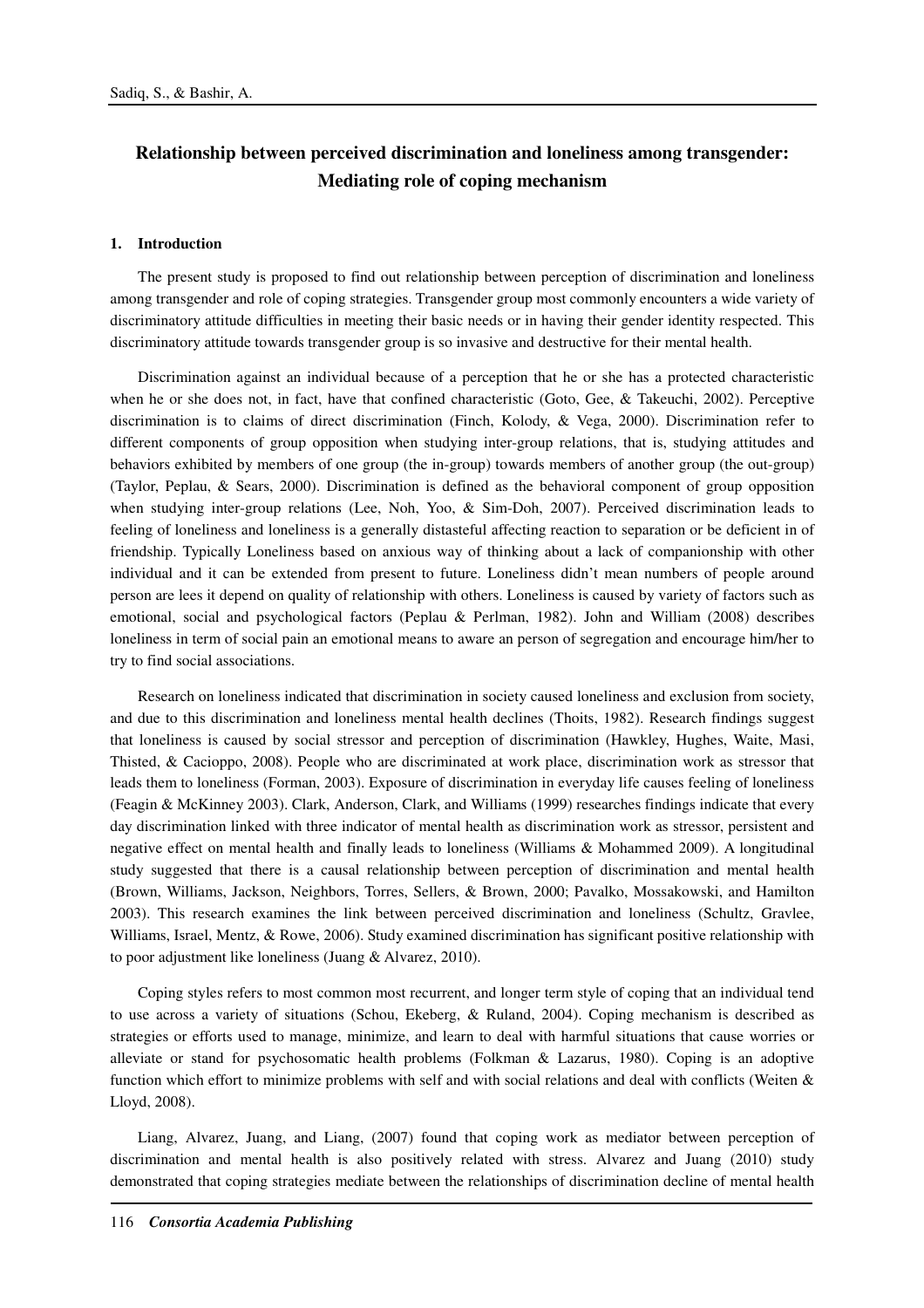out of previous studies, measured general coping styles (Wei, Ku, Russell, Mallinckrodt, & Liao, 2008).

Scholars noted that while some people may only be slightly bothered by discrimination incidents, others may remember in great detail and feel extremely bothered by perceived discrimination in their present lives (Thompson-Miller & Feagin, 2007). Along this line, Clark et al. (1999) examined factors that or mediates the effects of perceived discrimination such as coping strategies. Wei, Heppner, Ku, and Liao (2010) suggested that the relationship of discrimination related stress and decline in mental fitness can understand by examining coping. In a coping process, individuals use specific coping strategies, and these coping strategies mediate the relationship of stress due to discrimination and psychological modification difficulties (Liang, Nathwani, Ahmad, & Prince, 2010). Among lesbian, gays, bisexual and transgender persons, studies of social support have found both direct and stress-buffering effects on mental health (Szymanski, Chung, & Balsam, 2001) found that spirituality has been directly linked with adjustment and positive mental health (Lease, Horne, & Noffsinger-Frazier, 2005). Such psychological resources may thus mediate the relationship between stressors and health (lazarus, 1999).

Coping strategies can mediate the relationship of discrimination as a stressor and mental health problems. Borders and Liang (2011) also examined that coping strategies work as mediator between perceived discrimination and in psychological problems. Clark, Anderson, Clark, and Williams (1999) perspective is consistent with the conceptualization of stressor and on Lazarus and Folkman's (1984) stress coping model that described coping as a mediator between perception of discrimination and mental health problems. Findings from these two studies are contrary to the expectations of a traditional stress-coping framework, in which commitment coping is commonly related with lower stress, study results demonstrated that avoidant coping have mediating relationship between perception of discrimination and depressive symptoms among minorities (Eleanor, Upton, Gilbert, & Volpe, 2013).

The purpose of present investigation closely study perceived discrimination that predicts loneliness in transgender. Perceived discrimination is a life stressor and as such has influences on loneliness. Further this study will explore whether coping strategies play mediating between perception of discrimination and loneliness among transgender. This study is first one that was conducted with transgender by birth as a quantitative research in Pakistan. Previous researches are either qualitative or comprised sample cross dresser and eunuch. Based on the previous studies and researches, following hypotheses are formulated:

- $\triangleright$  Perceived discrimination will be positively associated with loneliness among transgender.
- $\triangleright$  Coping mechanism will play mediating role between perceived discrimination and loneliness among transgender.

### **2. Method**

### *2.1 Participants*

The sample of the study was  $N = 153$  individuals, Gurus 13.7 % ( $n = 21$ ) and Chelas 86.3% ( $n = 132$ ) age range from 16-81 ( $M = 36.84$ ,  $SD = 15.71$ ) which are by birth transgender (hijras). The sample was comprised of transgender individuals collected from twenty one cities of Punjab as Jarhanwala, Phalia, Laaya, Bhalwal, Dinga, Mandi-bahaudin, Samundary, Parhiyanwali, Lalamosa, Bhakhar, Gujrat, Mongowal, Malikwal, Gujranwala, Kharian, Jehlam, P. D. Khan, Wazir-abad, Rawalpindi, Islamabad and Faisalabad. Sample was approached for data collection in their communities through snow ball sampling. The following inclusion criteria were used for inclusion in the research sample: Any age range individual's transgender by birth, living within communities of transgender, education level is not necessary, willingness to participate in the current research project with or without money. The following exclusion criteria were used for exclusion in the research sample: Transgender by adoptive profession, transgender by choice, individual with gender identity disorder and Individual living with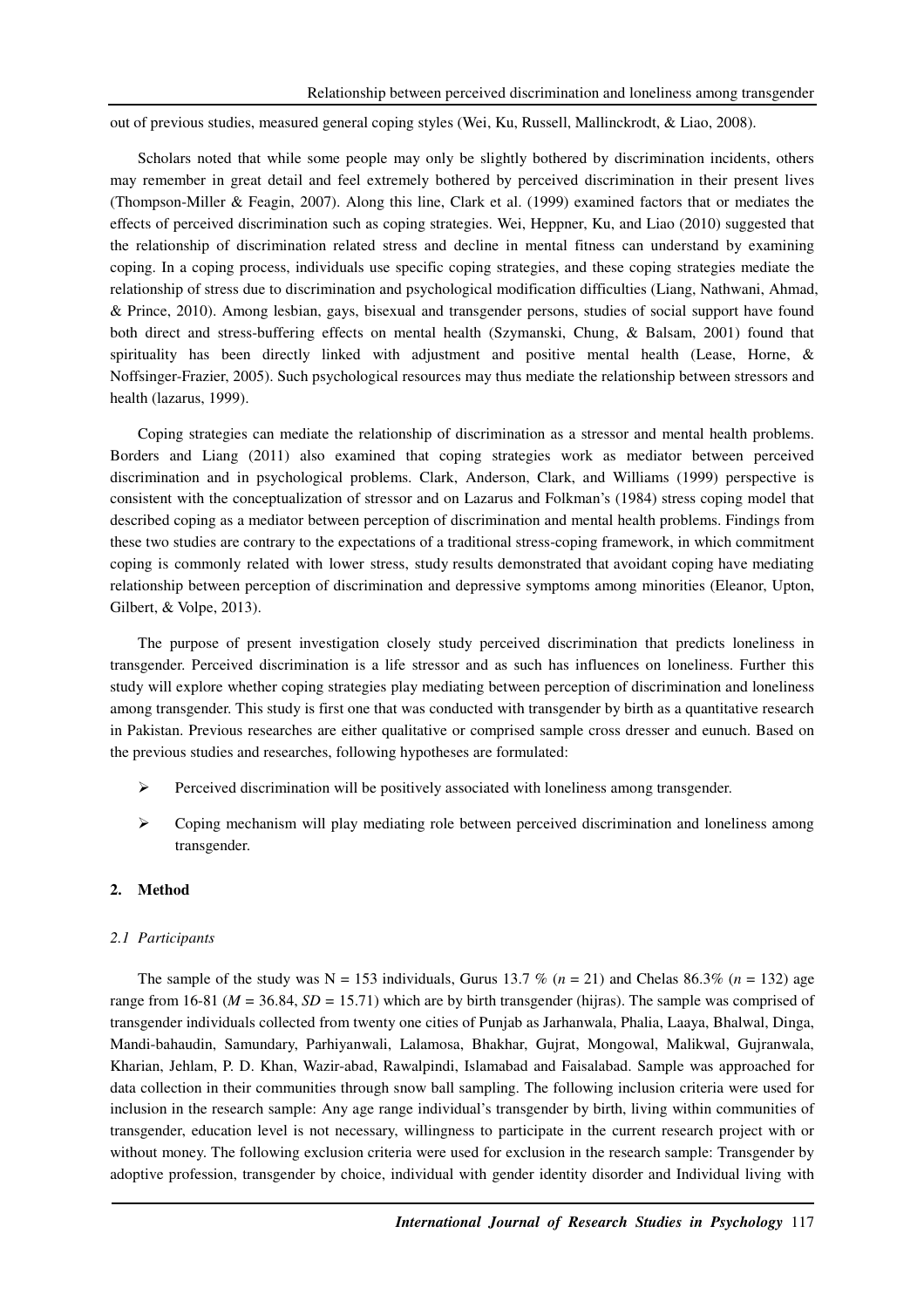their families.

### *2.2 Instruments*

*Everyday Discrimination Scale -* The everyday discrimination scale was used developed by Williams, Yu, Jackson, and Anderson (1997) translated by Sadiq (2014) to measure perception of discrimination of participants that takes place in daily life. The Everyday Discrimination Scale eliminates the option of socially desirable responses of measures. The original measure included nine items. Response format of scale was 6-point Likert scale range from 1 (never), 2 (once a year), 3 (many times a year), 4 (many times a month), 5 (once a week) and 6 (daily) from 0 (did not apply to me at all) to 3 (applied to me very much, or most of the time). Reliability  $(\alpha = .91)$ scores indicate this scale measure the perception of discrimination and high score reflects high discrimination and low score indicates low discrimination experienced by sample. Score range is 0 to 54.

*Loneliness and Social Dissatisfaction Scale -* To measure presence of feelings of loneliness, Loneliness and Social Dissatisfaction Scale (LSDS; Asher, Hymel, & Renshaw, 1984) translated by Tariq and Masood (2011) was used. LSDS consisted of 24 items, 16 item measures feelings of loneliness and 8 items are filler items that find out interest and activities. Response format of LSDS was a 5-point rating ranging from 1 (not at all true), 2 (at some extent wrong), 3 (at some extent true), 4 (mostly true) and 5 (Always true). A total score is obtained by summing all items which assess loneliness excluding filler items. Filler items are scale (items 2, 5, 7, 11, 13, 15, 19, and 22) and reverse-coded Items are (1, 3, 4, 8, 10, 14, 16, 18, 21, and 23). Item no 20 omitted and didn't include in original scores. Total scores range from 15 to 75 and High score on LSDS was indicative of more feelings of loneliness while low score reflect lesser experience of loneliness. Internally consistency of LSDS was (Cronbach's = .90) and split-half reliability was = .83 reported by the original authors (Asher, Hymel,  $\&$ Renshaw, 1984).

*Brief Cope Scale -* The Brief Cope Scale, originally developed by Carver (1997) and translated into Urdu by Akhtar (2005) was used to recognizing the coping styles. Brief Cope Scale is a brief form of Cope Inventory (Carver, Scheier, & Weintraub, 1989). In the present research factor structure of Hastings et al. (2005) for Brief Cope (Carver, 1997) is used. He reported four subscales for Brief Cope namely: Problem Focused Coping Strategies, Positive Coping strategies, Active/Avoidance Coping strategies and Religious/Denial Coping strategies. Active/Avoidance coping include items from the original Brief Cope (item no. 1, 4, 6, 9, 11, 13, 16, 19, 21 and 26), Problem focused coping (item no. 2, 5, 7, 10, 14, 23 and 25), Positive coping (item no. 12, 15, 17, 18, 20, 24 and 28) and Religious/Denial coping strategy (item no. 3, 8, 22 and 27). The items are summed for each subscale separately to get a total score on all 4 categories. The high score on each subscale indicate more use of that specific coping style and low scores indicate a less amount of use of that coping strategy.

### *2.3 Research Design*

Current cross-sectional survey research is aimed to check the link between perception of discrimination and loneliness among transgender; role of coping mechanism.

### *2.4 Procedure*

Before data collection special permission letter was signed Chairperson, psychology department, University of Sargodha. First of all we consulted at head office of transgender individuals at Rawalpindi with the help of (In-charge correspondence express media group Islamabad). Purpose and advantages was clearly communicated with heads of specified communities. After obtaining the permission, individuals were personally approached Questionnaire along with Demographic Form was administered after obtaining written informed consent. Informed consent included purpose of research, procedure and their rights as participants, and confidentiality of the data was assured to the sample. Clear instructions were given to all the participants about the instruments and response format, written booklet of the questionnaires was provided to the participants and participants who have reading difficulty or could not read that questionnaire were interviewed and after interview questionnaires were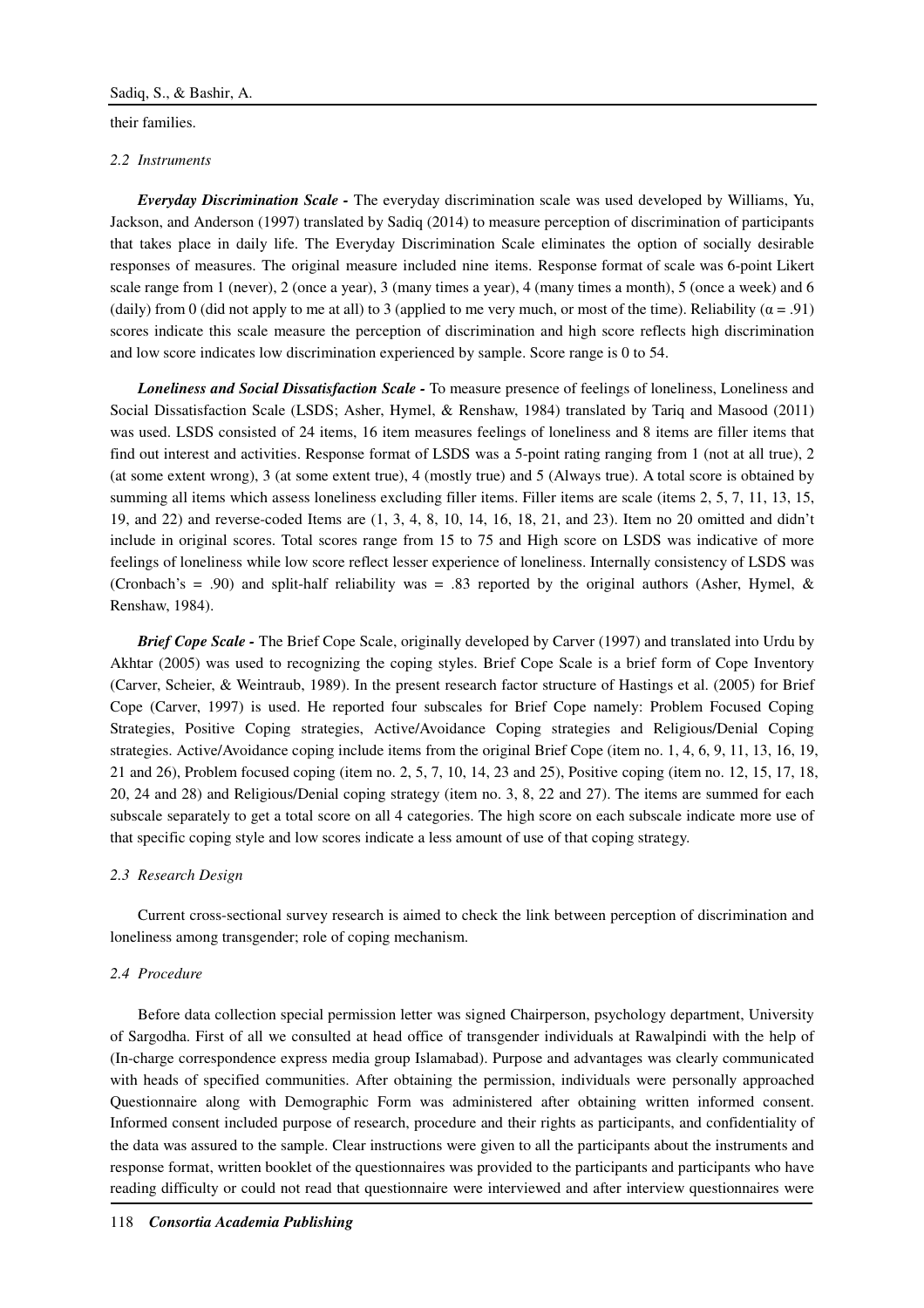marked according to their. After administration of questionnaire individuals were paid money by according to their demands. Data collection was completed in 6 month.

### **3. Results**

#### *3.1 Test of Relationship among Variable of Study*

Pearson product moment correlations were calculated to see how the variables of the study were related in the sample of transgender. Table 1 displays the correlation between variable of study

### **Table 1**

*Descriptive and Relationship between variables of study among transgender (N = 153)* 

| Variables      |                                   |       |       |        |                                                                                                                 |            |                                                                |
|----------------|-----------------------------------|-------|-------|--------|-----------------------------------------------------------------------------------------------------------------|------------|----------------------------------------------------------------|
|                | <b>EDM</b>                        |       |       |        | .10                                                                                                             | ***<br>.24 | $-.01$                                                         |
| 2              | LS                                |       |       | $-.12$ | .16                                                                                                             | $.21***$   | $-.11$                                                         |
| 3              | A/ACS                             |       |       |        | $-.04$                                                                                                          | $-.13$     | $.36***$                                                       |
| $\overline{4}$ | <b>PFCS</b>                       |       |       |        |                                                                                                                 | $.60***$   | .02                                                            |
|                | <b>PCS</b>                        |       |       |        |                                                                                                                 |            | .06                                                            |
| 6              | R/DCS                             |       |       |        |                                                                                                                 |            |                                                                |
|                | Mean                              | 42.06 | 48.63 | 22.69  | 19.01                                                                                                           | 19.37      | 10.22                                                          |
|                | <b>SD</b>                         | 10.42 | 12.83 | 5.20   | 4.45                                                                                                            | 4.66       | 2.71                                                           |
|                | α                                 | .94   | .91   | .67    | .74                                                                                                             | .78        | .56                                                            |
| $ -$           | $\rightarrow$<br>------<br>$\sim$ |       |       | .      | the contract of the contract of the contract of the contract of the contract of the contract of the contract of | .          | <b>Service State Control</b><br>$\ddot{\phantom{1}}$<br>$\sim$ |

*Note.* PDM = day to day life perceived discrimination measure; LS = loneliness scale; AACS = active/avoidance coping scale; PFCA = problem-focused coping scale; PCS = positive coping scale; R/DCS = religious/denial coping scale.

\*\*\**p* < .001 \**p* < .05

Table 1 shows mean, standard and internal satisfactory index (alpha coefficient) of all the scales that used in present study. The reliability analysis revealed that reliability coefficient of day to day life perceived discrimination measure, Loneliness Scale, Brief Cope Scale, A/A Coping Scale, PF Coping Scale, PC Scale, R/D Coping Scale, Depression Scale, Anxiety Scale and Stress Scales is .94, 91, .92, .67, .74, .78, .56, and .91 respectively which indicates satisfactory internal consistency. Religious/Denial Coping Scale has Alpha reliability value .56 this subscale consisted on 4 items scale as two items of religious subscale and two items of denial subscale. Finding indicates that perceived discrimination was significantly correlated with loneliness, problem focused coping and positive coping scale has non-significant correlation with active/avoidance coping scale and religious/denial coping scale. Result of perceived discrimination are significant and positively correlated with loneliness scale and problem focused coping at .05 level (\**p* < .05) and positive coping scale, at 0.001 level (\*\*\**p* < .001)

#### *3.2 Linear Regression Analysis*

Linear regression analysis was conducted to measure effect of independent variables, to predict loneliness; results are presented in table 2

### **Table 2**

*Regression analysis for Perceived Discrimination Predicting Loneliness among Transgender (N = 153).* 

| <b>D</b><br>Dro<br>ctor<br>⁄ ariables                                  |        | $\alpha$ rin<br>ىرىر |                          |  |        |  |
|------------------------------------------------------------------------|--------|----------------------|--------------------------|--|--------|--|
| <b>PDM</b>                                                             | $\sim$ | .09                  | $\overline{\phantom{a}}$ |  | .v., • |  |
| $Noto$ DNM<br>$\cdots$<br>$-$ day to day life perceived discrimination |        |                      |                          |  |        |  |

lay to day life perceived discrimination. \*\*\**p* < .001 \**p* < .05

Table 2 demonstrates the analysis of simple regression for perceived discrimination as a predictor of loneliness among transgender  $\{F(1,151) = 4.58, p < .05\}$ . Results indicates that PDM ( $\beta = .172, t = 2.14, p$  $= .034$ ) is significant predictor of loneliness among transgender and table also demonstrated 3% variance in loneliness that could be attributed to PDM  $(R^2 = .03)$ .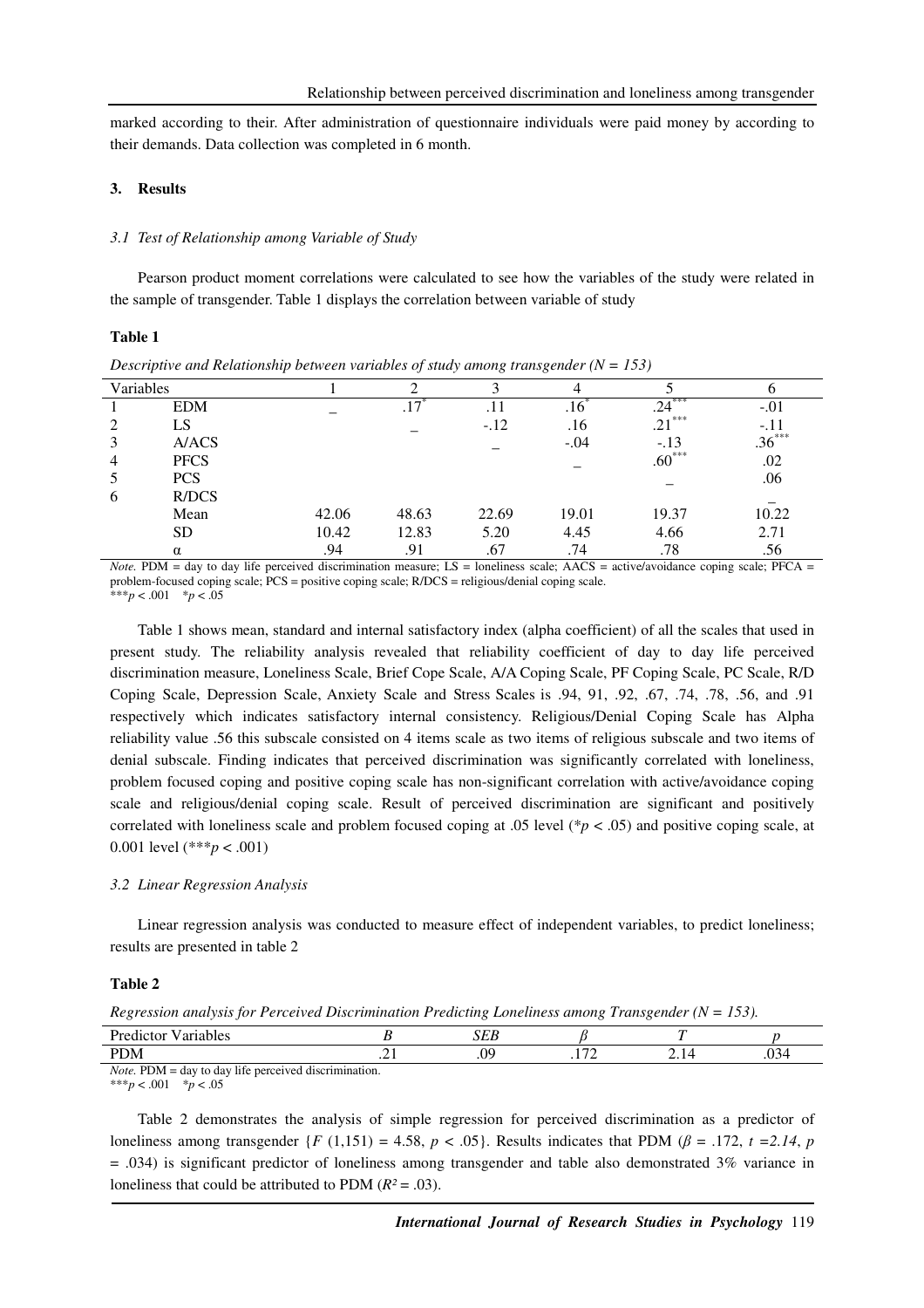### *3.3 Hierarchical Regression for Mediating Analysis*

Hierarchical regression analyses was done for predicting mediating role of positive coping strategy and results are presented in table 3

### **Table 3**

*Hierarchical Regression for Positive Coping Mediating the Relationship between Perceived Discrimination and* 

*Loneliness (N=153)* 

| Predictors                                                                                                           |     |        |
|----------------------------------------------------------------------------------------------------------------------|-----|--------|
| Step I                                                                                                               | .03 |        |
| Perceived discrimination                                                                                             |     | $.17*$ |
| Step II                                                                                                              | .05 |        |
| Perceived discrimination                                                                                             |     | .13    |
| Positive Coping<br>Total $R^2$                                                                                       |     | $.18*$ |
|                                                                                                                      | .08 |        |
| $\mathbf{v}$ $\mathbf{v}$ $\mathbf{v}$ $\mathbf{v}$ $\mathbf{v}$ $\mathbf{v}$ $\mathbf{v}$ $\mathbf{v}$ $\mathbf{v}$ |     |        |

*Note.* \*\**p* < .01 \**p* < .05

Table 3 depicts meditating effect of positive coping in relation between perceived discrimination and loneliness. Baron and Kenny (1986) guidelines are used to test the mediation which displays significant results such as for first condition perceived discrimination is showing significant prediction of loneliness ( $\beta = .17^*$ ,  $t =$ 2.14,  $p < .034$ ) at  $\{(R^2 = .03) F (1, 151) = 4.58, p < .034\}$  with 3% variance in loneliness. Second condition is tested in which positive coping is significantly predicting loneliness in positive direction ( $\beta$  = .18, *t* = 2.22, *p* < .05). This model shows additional variance of 3% in loneliness {∆*R* <sup>2</sup>= .03, ∆*F* (1,150) = 4.94, *p* < .01}. For the last condition prediction of positive coping by perceived discrimination also found to be positively significant ( $\beta$ )  $= .24$ ,  $t = 3.03$ ,  $p < .01$ ) at { $(R<sup>2</sup> = .06)$ .  $F(1, 151) = 9.16$ ,  $p < .01$ } with 6 % variance in positive coping. The final evidence of mediation is evident as perceived discrimination becomes non-significant predictor of loneliness when positive coping was entered into the model. Therefore results indicated that positive coping fully mediated the relationship between perceived discrimination and loneliness. This meditational model is further ascertained on the basis of Sobel's test (1986) for assessing the significance of mediation which proved to be significant with 25.1% of the variance in loneliness explained by perceived discrimination is attributable to the meditational effect of positive coping. The positive coping is mediating the relationship between perceived discrimination and loneliness and indirectly predicting loneliness (Sobel's  $Z = 1.80$ ,  $p < .05$ ).

### *3.4 Difference among Gurus and Chelas among Variables of Study (Additional analysis)*

Mean standard deviation and *t-*values for Gurus and Chelas on day to day life perceived discrimination measure, loneliness scale, active/avoidance coping scale, problem-focused coping scale, positive coping scale and religious/denial coping scale are presented in table 4.

### **Table 4**

*Mean, Standard Deviation, & t-values of Gurus and Chelas on Variables of Present study (N = 153)* 

| Variable    | Guru $(n=21)$ |       |       | Chelas $(n = 132)$ |         |      | 95% CI  |        | Cohen's |
|-------------|---------------|-------|-------|--------------------|---------|------|---------|--------|---------|
|             | M             | SD    | M     | SD                 | t(151)  |      |         | UL     |         |
| <b>PDM</b>  | 40.24         | 11.85 | 42.35 | 10.20              | $-.86$  | .390 | $-6.95$ | 2.73   | $-.20$  |
| LS          | 48.95         | 12.99 | 48.58 | 12.85              | .12     | .903 | $-5.60$ | 6.342  | .03     |
| AACS        | 20.29         | 4.23  | 23.08 | 5.26               | $-2.31$ | .022 | $-5.17$ | $-.41$ | $-.58$  |
| <b>PFCS</b> | 22.38         | 3.92  | 18.48 | 4.31               | 3.90    | .000 | 1.93    | 5.88   | .95     |
| <b>PCS</b>  | 22.57         | 4.06  | 18.86 | 4.56               | 3.52    | .001 | 1.63    | 5.80   | .86     |
| <b>RDCS</b> | 10.10         | 3.06  | 10.24 | 2.66               | $-.230$ | .818 | $-1.41$ | 1.12   | .94     |

*Note.* PDM = day to day life perceived discrimination measure;  $LS =$  loneliness Scale;  $A/ACS =$  active/avoidance coping scale;  $PFCS =$ problem-focused coping scale; PCS = positive coping scale and R/DCS = religious/denial coping scale.

\*\*\**p* < .001 \*\**p* < .01 \**p* < .05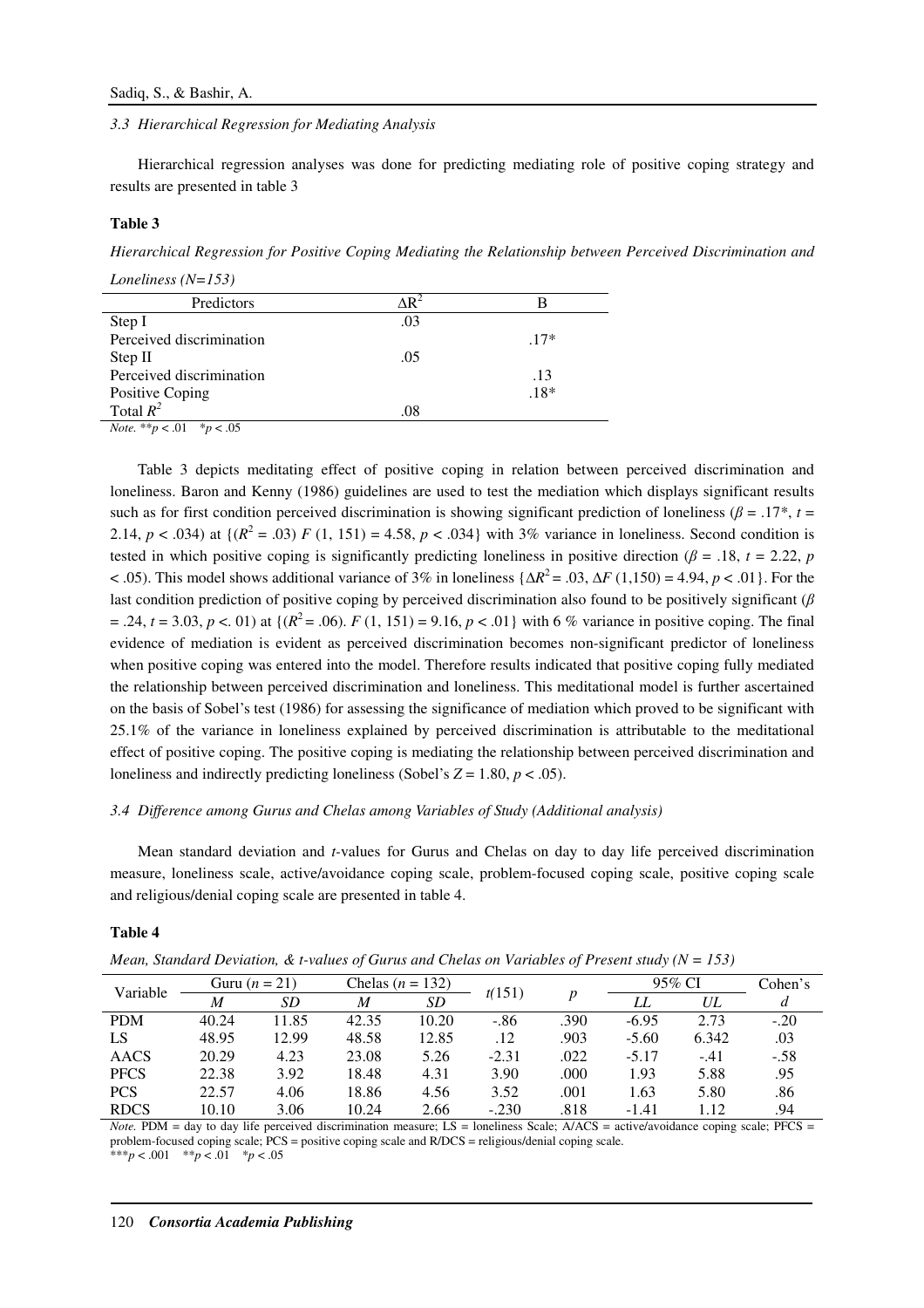Result indicates significant mean differences on active/avoidance coping with  $t(153) = -2.31$ ,  $p < .05$ , problem-focused coping with  $t(153) = 3.90$ ,  $p < .001$ , positive coping with  $t(153) = 3.52$ ,  $p < .01$  and non-significant mean differences on perceived discrimination, loneliness and religious/denial coping. It indicates Gurus Experience high level of problem focused coping and positive coping than Chelas on the other hand Chelas experience high level of active/avoidance coping than Gurus. But level of experiencing perceived discrimination, loneliness, religious/denial coping for Gurus and Chelas is same.

### **4. Discussion**

The study was aimed at examine the association between perception of discrimination and loneliness, role of beliefs in a just world and coping strategies among transgender. Overall findings suggested the perceived discrimination predicts loneliness. Coping strategies play mediating role between perceived discrimination and psychological health variables loneliness.

Present study was carried out to find out the connection between perception discrimination and psychological health variables loneliness. Our first hypothesis was accepted as perceived discrimination has positive significant correlation with loneliness. Findings indicate inter-scale correlation revealed that perception of discrimination and loneliness has significant relationship (see table 1). The first objective of current research was to study the relationship of perception of discrimination and loneliness. Relational hypothesis was made in order to meet this goal. The hypothesis stated that there would be positive relationship between perceived discrimination and loneliness among transgender. Pearson correlation was used to test this hypothesis. This hypothesis was accepted as analysis shows significant positive correlation. On the basis of these findings our hypothesis was accepted (see table 1 & 2). Previous studies on perception of discrimination among transgender individuals also support our findings as experience of discrimination is a predictor of loneliness as it produce a heightened stress response, which is linked with unhealthy behaviors patterns pessimistic thoughts (hopelessness), as well as decreased participation in healthy behaviors socialization like loneliness (Pascoe & Richman, 2009). Study on perception of discrimination and loneliness indicates perception of discrimination is linked with stress that leads to social isolation (Liebkind & Jasinskaja, 2000). Clark, Coleman, and Novak (2004) described that perception of discrimination has positive relationship with internalizing problems (stress, depression, anxiety and loneliness) support our findings (see table 1 & 2).

The aim of the present study was to investigate coping strategies mediating role between perceived discrimination and mental health variable as loneliness. It was hypothesized that coping strategies has mediating role between perceived discrimination and mental health. Hierarchical regression analysis has carried out. Result revealed that positive coping mediate the relationship between perception of discrimination and loneliness. Therefore results indicated that positive coping fully mediated the relationship between perceived discrimination and loneliness (see table 3). Our hypothesis partial accepted as only positive coping mediate the relation between perceived discrimination and loneliness and partially rejected as other coping strategies active avoidance coping, problem focused coping and religious coping didn't mediate this relationship. Previous research support our hypotheses accepted hypotheses studies examined coping as mediators. Liang, Alvarez, Juang, & Liang, (2007) found that coping was a mediator that was positively associated with poor mental health. Alvarez and Juang (2010) found that coping was negatively associated with psychological distress. Out of previous studies, measured general coping styles (Wayment & Peplau, 1995) and the remaining studies investigated situation specific coping in the relationship between perceived racism and depressive symptoms or psychological distress and this relationship of coping mediate between discrimination and poor health outcomes or psychological distress.

### **5. Conclusion and Implications of the study**

It is concluded that perceived discrimination has significant positive relationship loneliness. The overall findings suggest that greater the perceived discrimination is the predictor of higher loneliness, positive coping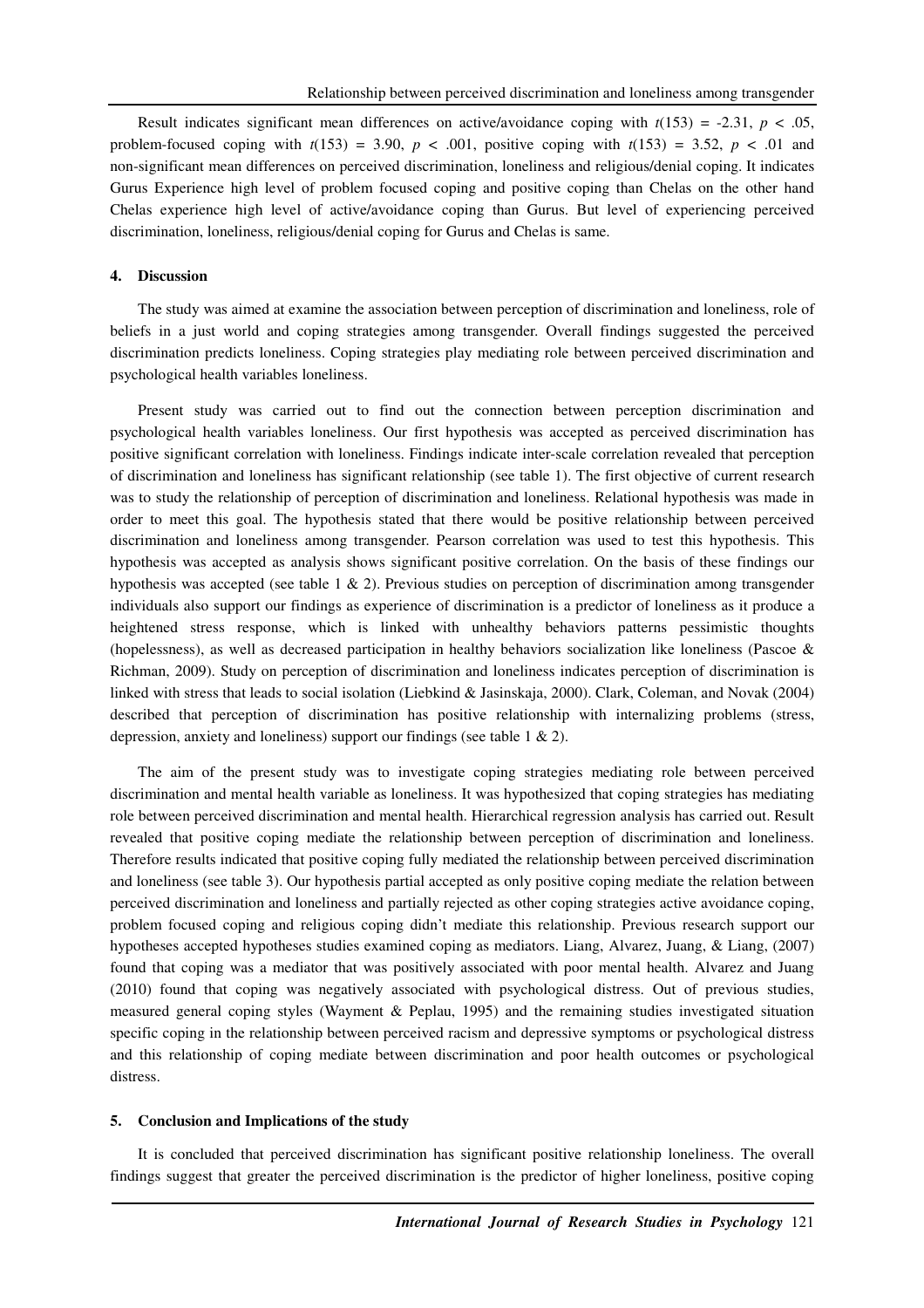mediating the relationship between perceived discrimination and loneliness. Furthermore, it was found that Gurus Experience high level of problem focused coping and positive coping than Chelas on the other hand Chelas experience high level of active/avoidance coping than Gurus. But level of experiencing perceived discrimination, loneliness, religious/denial coping for Gurus and Chelas is same. The findings are helpful for mental health professional in treatment of minorities like transgender on the bases of coping strategies. Professionals can use their coping behavior to mediate the effect of stressor of life like perceived discrimination, and how they utilize their strengths and change their cognitive thoughts to survive in society. Health professionals can integrate belief system with coping strategies to lessen the harm of discrimination.

## *5.1 Limitations of study and suggestions*

Certain issues that could not be controlled can weaken the results of the study. A brief discussion of all these is mentioned here: There is a lack of data and other verification about the transgender residents at nationwide and local levels. There is no practically precise estimation of the size of the transgender population and the significant assortment within this society. It is restriction to make vigorous population generalizations from the quantitative studies to date. This is self-funded project and by considering its cost and resources sample size was small. There are substantial troubles inherent in the study of transgender populations, recognizing transgender individuals and compliant transgender sub-groups in surveys can be complicated.

Keeping in view the current issues of contaminating the present research, some suggestions for future research are recommended: Further longitudinal research should conducted to make inference on cause effect relationship, including multiple indicators of perceived discrimination and mental wellbeing expending diversity of transgender sample. Further research should be studies to measures the attitude of educational institutions, why the literacy rate is low in transgender communities, either situation is due to administration of institutions, teachers, or other reasons.

# **6. References**

- Akhtar, M. (2005). *Student life stress and its relationship with time management and adopted coping strategies.* Unpublished M. Phil thesis, National Institute of Psychology, Quaid-i- Azam University, Islamabad, Pakistan.
- Alvarez, A. N., & Juang, L. P. (2010). Filipino Americans and racism: A multiple mediation model of coping. *Journal of Counseling Psychology, 57*(2), 167–178. http://dx.doi.org/10.1037/a0019091
- Asher, S. R., Hymel, S., & Renshaw, P. D. (1984). Loneliness in children. *Child Development, 55*(4), 1456-1464. http://dx.doi.org/10.2307/1130015
- Baron, R. M., & Kenny, D. A. (1986). The moderator-mediator variable distinction in social psychological research: Conceptual, strategic and statistical considerations*. Journal of Personality and Social Psychology, 51*(6), 1173-1182. http://dx.doi.org/10.1037/0022-3514.51.6.1173
- Borders, A., & Liang, C. H. (2011). Rumination partially mediates the associations between perceived ethnic discrimination, emotional distress and aggression. *Cultural Diversity and Ethnic Minority Psychology*, *17*(2), 125-133. http://dx.doi.org/10.1037/a0023357
- Brown, T. N., Williams, D. R., Jackson, J. S., Neighbors, H. W., Torres, M., Sellers, S. L., & Brown, K. T. (2000). Being black and feeling blue: The mental health consequences of racial discrimination. *Race and Society, 2,* 117–131. http://dx.doi.org/10.1016/S1090-9524(00)00010-3
- Carver, C. S. (1997). You want to measure coping but your protocol's too long: Consider the brief cope. *International Journal of Behavioral Medicine*, *4*, 92-100. http://dx.doi.org/10.1207/s15327558ijbm0401\_6
- Carver, C. S., Scheier, M. F., & Weintraub, J. K. (1989). Assessing coping strategies: A theoretically based approach. *Journal of Personality and Social Psychology, 56*(2), 267-283. http://dx.doi.org/10.1037/0022-3514.56.2.267
- Clark, R., Anderson, N. B., Clark, V. R., & Williams, D. R. (1999). Racism as a stressor for African Americans: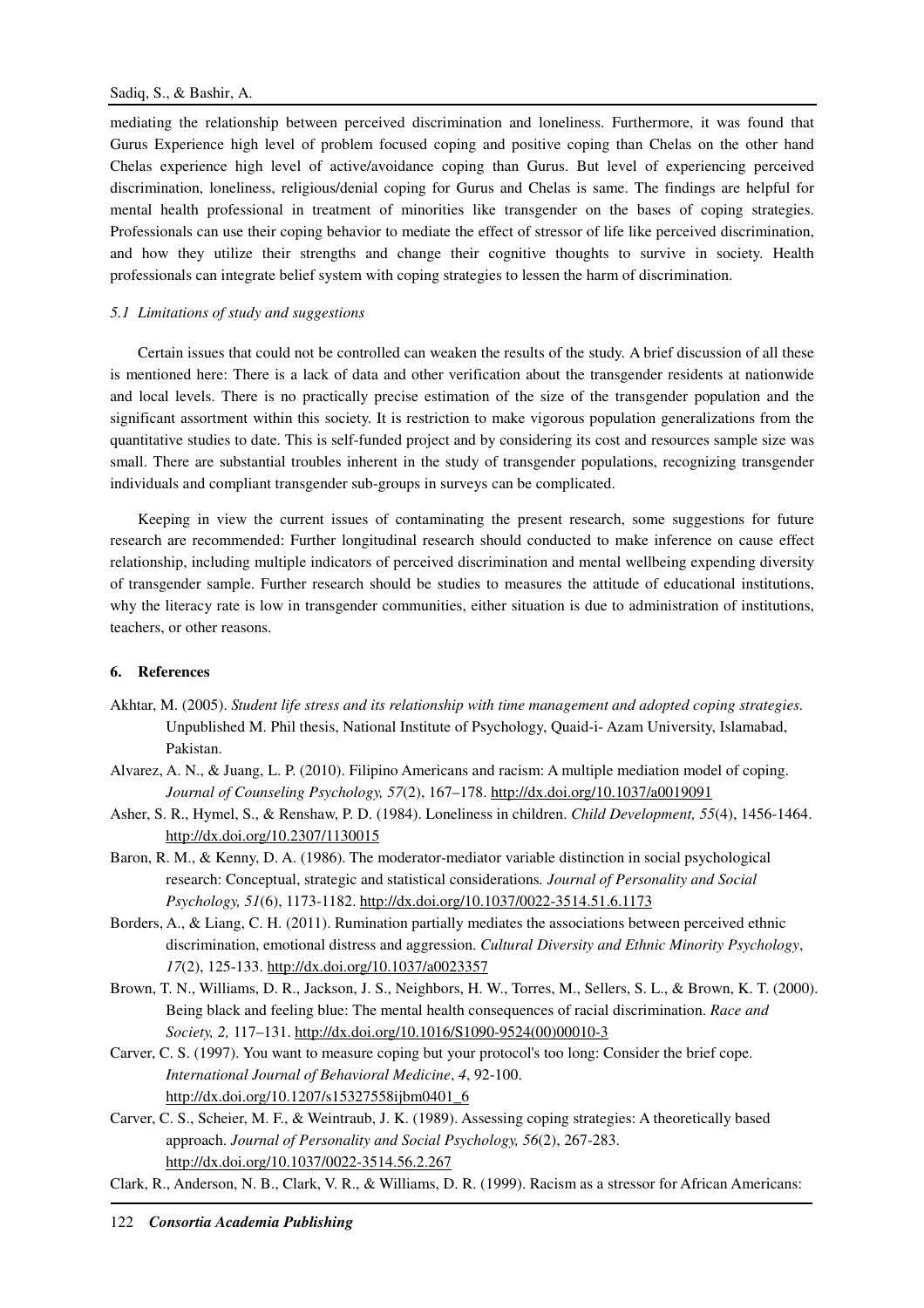A bio-psycho-social model. *American Psychologist*, *54*, 805-816. http://dx.doi.org/10.1037/0003-066X.54.10.805

- Clark, R., Coleman, A. P., & Novak, J. D. (2004). Brief report: Initial psychometric properties of the everyday discrimination scale in black adolescents. *Journal of Adolescence, 27,* 363–368. http://dx.doi.org/10.1016/j.adolescence.2003.09.004
- Eleanor, K. S., Upton, R., Gilbert, A., & Volpe, V. (2013). A moderated mediation model: Racial discrimination, coping strategies and racial identity among black adolescents. *Child Development, 85*(3), 882-890.
- Feagin, J, R. & McKinney, K. D. (2003). *The many costs of racism*. Lanham, MD: Rowman & Littlefield;
- Finch, B. K., Kolody, B., & Vega, W. A. (2000). Perceived discrimination and depression among Mexican origin adults in California. *Journal of Health and Social Behavior, 41*(3), 295-313. http://dx.doi.org/10.2307/2676322
- Folkman, S., & Lazarus, R. S. (1980). An analysis of coping in a middle-aged community sample. *Journal of Health and Social Behavior, 21*(3), 219-239. http://dx.doi.org/10.2307/2136617
- Forman, T. A. (2003). The Social psychological costs of racial segmentation in the workplace: A study of African Americans' wellbeing. *Journal of Health and Social Behavior, 44,* 332–352. http://dx.doi.org/10.2307/1519783
- Goto, S. G., Gee, G. C., & Takeuchi, D. T. (2002). Strangers still: The experience of discrimination among Chinese Americans. *Journal of Community Psychology, 30*(2), 211-224. http://dx.doi.org/10.1002/jcop.9998
- Hastings, P. D., Rubin, K. H., & DeRose, L. M. (2005). Links among gender, inhibition and parental socialization in the development of pro-social behavior. *Merrill-Palmer Quarterly, 51,* 501–527. http://dx.doi.org/10.1353/mpq.2005.0023
- Hawkley, L. C., Hughes, M. E., Waite, L. J., Masi, C. M., Thisted, R. A., & Cacioppo, J. T. (2008). From social structural factors to perceptions of relationship quality and loneliness: The Chicago health, aging, and social relations study. *The Journals of Gerontology Series B: Psychological Sciences and Social Sciences, 63*, 375–384. http://dx.doi.org/10.1093/geronb/63.6.S375
- John, C., & William, M. P. (2008). *Loneliness: Human nature and the need for social connection.* New York: W.W. Norton & Co.
- Juang, L. P., & Alvarez, A. A. (2010). Discrimination and adjustment among Chinese American adolescents: Family conflict and family cohesion as vulnerability and protective factors. *American Journal of Public Health, 100*(12), 2403-2409. http://dx.doi.org/10.2105/AJPH.2009.185959
- Larson, R. (1999). The uses of loneliness in adolescence. In K. J. Rotenberg & H. Shelley (Eds.), *Loneliness in childhood and adolescence* (pp. 244-262). Cambridge, UK: Cambridge University Press. http://dx.doi.org/10.1017/CBO9780511551888.012
- Lazarus, R. S., & Folkman, S. (Eds.) (1984). *Stress, appraisal and coping*. New York, NY: Springer.
- Lease, S. H., Horne, S. G., & Noffsinger-Frazier, N. (2005). Affirming faith experiences and psychological health for Caucasian lesbian, gay, and bisexual individuals. *Journal of Counseling Psychology, 52,* 378–388. http://dx.doi.org/10.1037/0022-0167.52.3.378
- Lee, R. M., Noh, C. Y., Yoo, H. C., & Sim-Doh, H. S. (2007). The psychology of Diaspora experiences: Intergroup contact, perceived discrimination, and the ethnic identity of Koreans in China. *Cultural Diversity and Ethnic Minority Psychology, 13*(2), 115-124. http://dx.doi.org/10.1037/1099-9809.13.2.115
- Liang, C. T. H., Alvarez, A. N., Juang, L. P., & Liang, M. X. (2007). The role of coping in the relationship between perceived racism and racism-related stress for Asian Americans: Gender differences. *Journal of Counseling Psychology*, *54*, 132-141. http://dx.doi.org/10.1037/0022-0167.54.2.132
- Liang, C. T. H., Nathwani, A., Ahmad, S., & Prince, J. K. (2010). Coping with discrimination: The subjective well-being of South Asian American women. *Journal of Multicultural Counseling and Development*, *38*, 77-87. http://dx.doi.org/10.1002/j.2161-1912.2010.tb00116.x
- Liebkind, K., & Jasinskaja, I. (2000). The influence of experiences of discrimination on psychological stress: A comparison of seven immigrant groups. *Journal of Community and Applied Social Psychology, 10*(1),